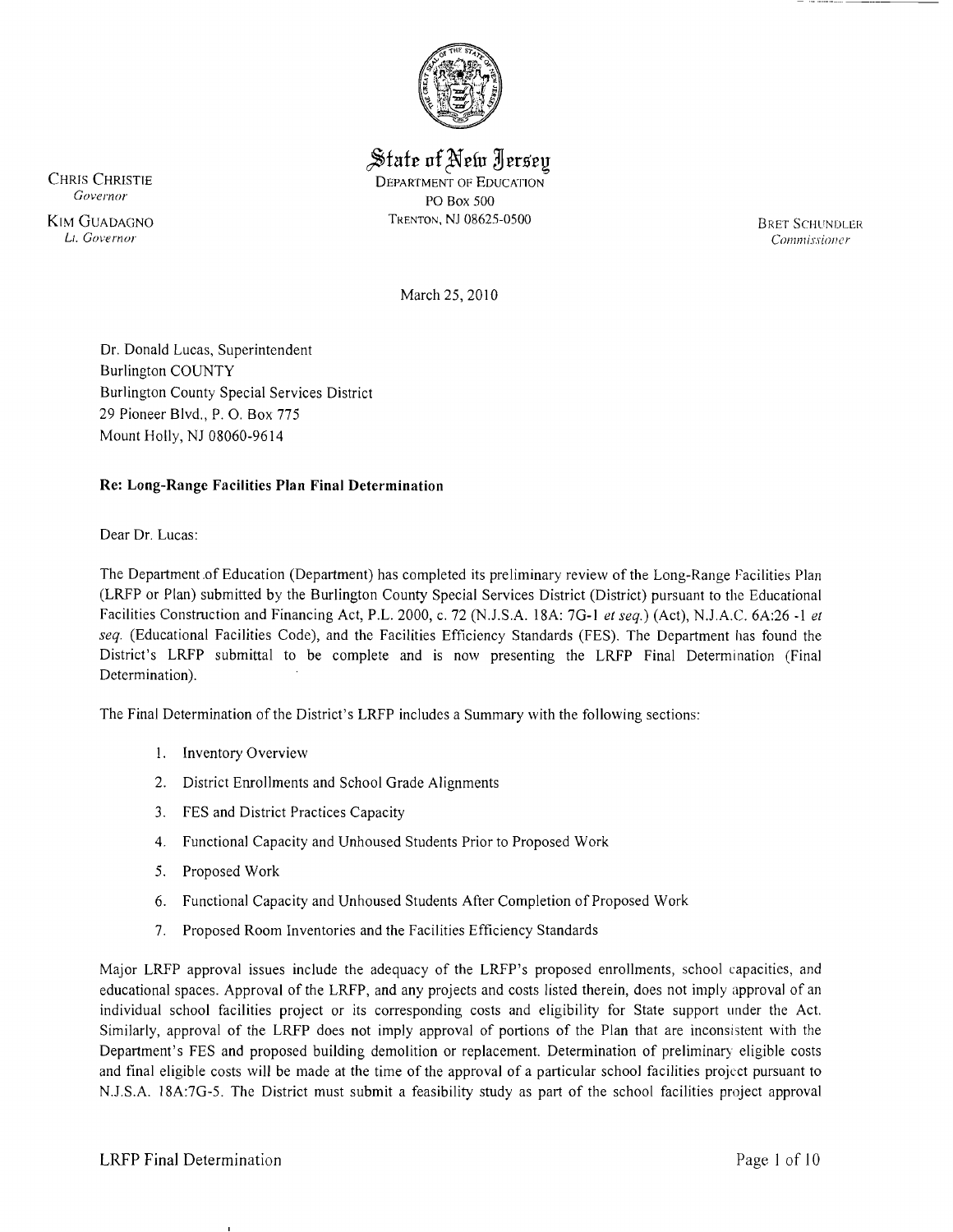process, pursuant to N.J.S.A. 18A:7G-7b, to support proposed building demolition or replacement. The feasibility study should demonstrate that a building might pose a risk to the safety of the occupants after rehabilitation or that rehabilitation is not cost-effective.

Following the approval of the LRFP, the District may submit an amendment to the approved LRFP for Department review. Unless and until an amendment to the LRFP is submitted to and approved by the Commissioner of the Department pursuant to N.J.S.A. 18A:7G-4(c), the approved LRFP shall remain in effect. The District may proceed with the implementation of school facilities projects that are consistent with the approved LRFP whether or not the school facilities project contains square footage that may be ineligible for State support.

We trust that this document will adequately explain the Final Determination and allow the District to move forward with the initiation of projects within its LRFP. Please contact H. Lyle Jones at the Office of School Facilities, at telephone number (609) 943-5452 or email at lyle jones@doe.state.nj.us with any questions you may have.

Sincerely,

Bret Schundler Commissioner

BEP:FL:hlj

Enclosure

c: Chief of Staff

Lester W. Richens, Burlington County, Executive County Superintendent Bernard E. Piaia, Director, School Facilities, Office of the Chief of Staff Susan Kutner, Director, Policy and Planning, School Facilities, Office of the Chief of Staff H. Lyle Jones, County Manager, School Facilities, Office of the Chief of Staff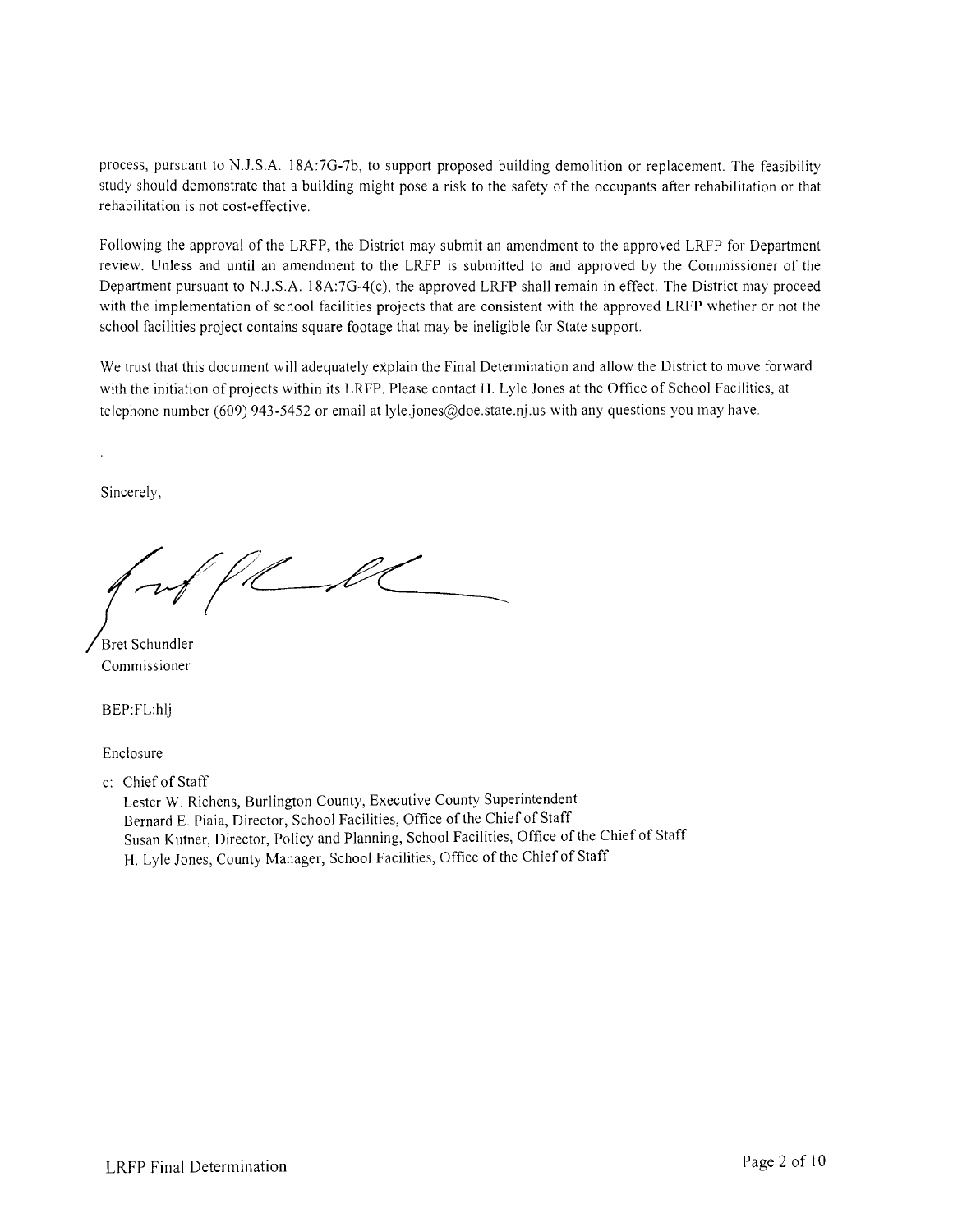# LONG-RANGE FACILITIES PLAN

# **Final Determination Summary**

Burlington County Special Services District

The Department of Education (Department) has completed its review of the Long-Range Facilities Plan (LRFP or Plan) submitted by the Burlington County Special Services District (District) pursuant to the Educational Facilities Construction and Financing Act, P.L. 2000, c.72 (N.J.S.A. 18A:7G-1 et seq.) (Act), N.J.A.C. 6A:26-1 et seq. (Educational Facilities Code), and the Facilities Efficiency Standards (FES).

This is the Department's Final Determination Summary (Summary) of the LRFP. The Summary i: based on the standards set forth in the Act, the Educational Facilities Code, the FES, District entered data in the LRFP and Project Application and Tracking System (LRFP website), and District supplied supporting documentation. The Summary consists of seven sections. The referenced reports in *italic* text are standard LRFP reports available on the Department's LRFP website.

# **1. Inventory Overview**

The District provides services for students in grades K-5, 6-8 & 9-12. The predominant existing school grade configuration is 9-12. The predominant proposed school grade configuration is 9-12. The District is classified as special services district for funding purposes.

The District identified existing and proposed schools, sites, buildings, playgrounds, playfields, and parking lots in its LRFP. The total number of existing and proposed district-owned or leased schools, sites, and buildings are Iisted in Table I. A detailed description of each asset can be found in the LRFP website report titled *"Site Asset Inventory Report. "* 

|                                                      | <b>Existing</b> | Proposed |
|------------------------------------------------------|-----------------|----------|
| Sites:                                               |                 |          |
| Total Number of Sites                                |                 |          |
| Number of Sites with no Buildings                    |                 |          |
| Number of Sites with no Instructional Buildings      |                 |          |
| <b>Schools and Buildings:</b>                        |                 |          |
| Total Number of Schools                              |                 |          |
| Total Number of Instructional Buildings              | $12*$           | $12*$    |
| Total Number of Administrative and Utility Buildings |                 |          |
| Total Number of Athletic Facilities                  |                 |          |
| Total Number of Parking Facilities                   |                 |          |
| Total Number of Temporary Facilities                 |                 |          |

#### **Table 1: Inventory Summary**

**\*The Lumberton Campus has multiple stand-alone instructional buildings.**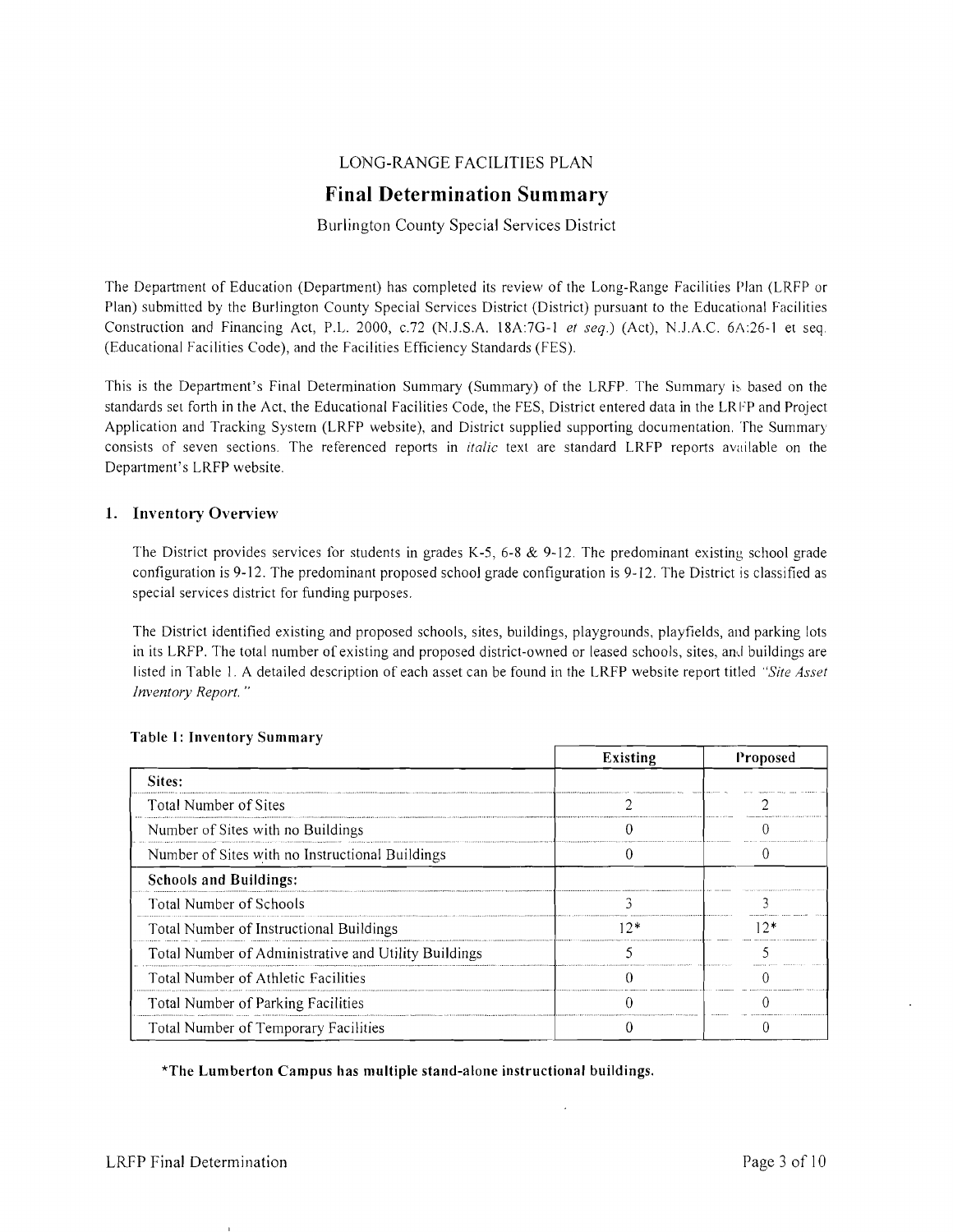As directed by the Department, incomplete school facilities projects that have project approval from the Department are represented as "existing" in the Plan. District schools with incomplete approved projects that include new construction or the reconfiguration of existing program space are as follows: n/a.

Major conclusions are as follows:

- $\blacksquare$ The District is proposing to maintain the existing number of District-owned or leased sites.
- The District is proposing to maintain the existing number of District-owned or operated schools.
- The District is proposing to maintain the existing number of District-owned or leased instructional buildings. The District is proposing to maintain the existing number of District-owned or leased noninstructional buildings.

FINDINGS The Department has determined that the proposed inventory is adequate for review of the District's LRFP. However, the LRFP determination does not imply approval of an individual school facilities project listed within the LRFP. The District must submit individual project applications for project approval. If building demolition or replacement is proposed, the District must submit a feasibility study. pursuant to N.J.S.A. 18A:7G-7b, as part of the application for the specific school facilities project.

# 2. District Enrollments and School Grade Alignments

The District determined the number of students, or "proposed enrollments," to be accommodated in the LRFP on a district-wide basis and in each school. The District's existing and proposed enrollments and the cohortsurvival projection provided by the Department on the LRFP website are listed in Table 2. Detailed information can be found in the LRFP website report titled *"Enrollment Projection Detail.* " Existing and proposed school enrollments and grade alignments can be found in the report titled *"Enrollment and School Grade Alignment. "* 

|                             | <b>Actual Enrollments</b><br>2010 | <b>District Proposed</b><br><b>Enrollments</b> | Department's LRFP<br><b>Website Projection</b> |
|-----------------------------|-----------------------------------|------------------------------------------------|------------------------------------------------|
| Grades K-12:                |                                   |                                                |                                                |
| Grades K-5, including SCSE  | 104                               | 190                                            | 190                                            |
| Grades 6-8, including SCSE  | 163                               |                                                | 173                                            |
| Grades 9-12, including SCSE | 701                               | 583                                            | 583                                            |
| Totals K-12                 | 968                               | 943                                            | 943                                            |
| Pre-Kindergarten:           |                                   |                                                |                                                |
| Pre-Kindergarten, Age 3     |                                   |                                                |                                                |
| Pre-Kindergarten, Age 4     |                                   |                                                |                                                |
| Pre-Kindergarten, SCSE      | 24                                | 22                                             | 22                                             |

#### Table 2: Enrollment Comparison

*"SCSE"* = *Self-Contained Special Education* 

Major conclusions are as follows:

- The District elected to use the Department's LRFP website projection. Supporting documentation was submitted to the Department as required to justify the proposed enrollments.
- The District is planning for declining enrollments.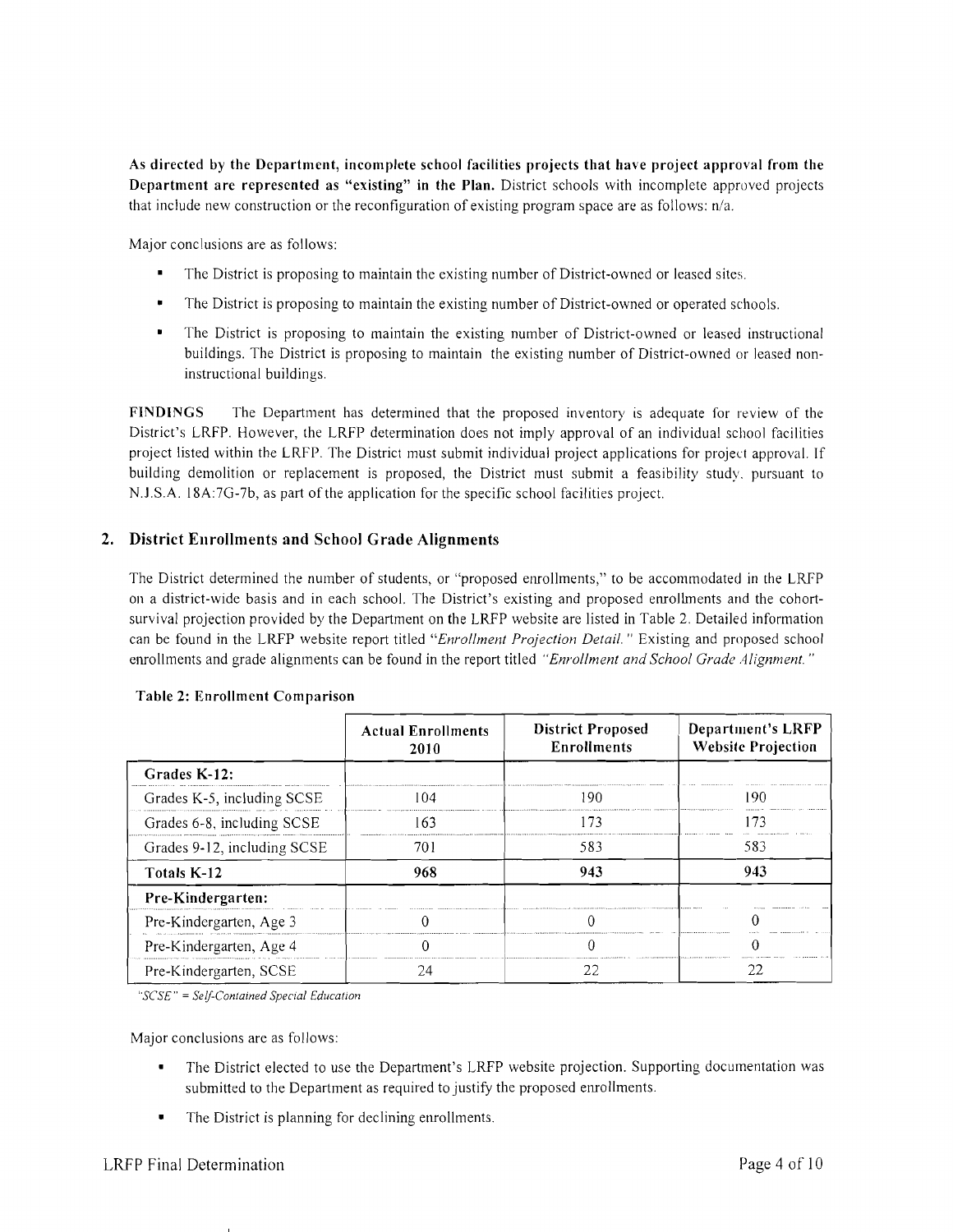The District is not an ECPA (Early Childhood Program Aid) District.  $\bullet$ 

**FINDINGS** The Department has determined that the District's proposed enrollments are supportable for review of the District's LRFP. The Department will require a current enrollment projection al the time an application for a school facilities project is submitted incorporating the District's most recent Fall Enrollment Report in order to verify that the LRFP's planned capacity is appropriate for the updated enrollments.

# **3. FES and District Practices Capacity**

The proposed room inventories for each school were analyzed to determine whether the LRFP provides adequate capacity for the proposed enrollments. Two capacity calculation methods, called *"FES ('apacity"* and *"District Practices Capacity,* " were used to assess existing and proposed school capacity in accordance with the FES and District program delivery practices. A third capacity calculation, called *"Functional Capacity. "*  determines Unhoused Students and potential State support for school facilities projects. Functional Capacity is analyzed in Section 5 of this Summary.

- *FES Capacity* only assigns capacity to pre-kindergarten *(if district-owned or operated)*, kindergarten, general, and self-contained special education classrooms. No other room types are considered to be capacity-generating. Class size is based on the FES and is prorated for classrooms that are sized smaller than FES classrooms. FES Capacity is most accurate for elementary schools, or schools with non-departmentalized programs, in which instruction is "homeroom" based. This capacity calculation may also be accurate for middle schools depending upon the program structure. However, this method usually significantly understates available high school capacity since specialized spaces that are typically provided in lieu of general classrooms are not included in the capacity calculations.
- *District Practices Capacity* allows the District to include specialized room types in the capacity calculations and adjust class size to reflect actual practices. This calculation is used to review capacity and enrollment coordination in middle and high schools.

A capacity utilization factor in accordance with the FES is included in both capacity calculations. A 90% capacity utilization rate is applied to classrooms serving grades K-8. An 85% capacity utilization rate is applied to classrooms serving grades 9-12. No capacity utilization factor is applied to preschool classrooms.

Table 3 provides a summary of existing and proposed district-wide capacities. Detailed information can be found in the LRFP website report titled *"FES and District Practices Capacity. "* 

|                                         | <b>Total FES Capacity</b> | <b>Total District Practices Capacity</b> |  |
|-----------------------------------------|---------------------------|------------------------------------------|--|
| (A) Proposed Enrollments                | 946                       |                                          |  |
| (B) Existing Capacity                   | 994                       |                                          |  |
| * Existing Capacity Status (B)-(A)      |                           |                                          |  |
| (C) Proposed Capacity                   | 994                       |                                          |  |
| <i>Proposed Capacity Status (C)-(A)</i> |                           |                                          |  |

# **Table 3: FES and District Practices Capacity Summary**

\* *Positive numbers signifY surplus capacity; negative numbers signifY inadequate capacity. Negative vailles for District Practices capacity are acceptable* if*proposed enrollments do not exceed* J*00% capacity utilization.*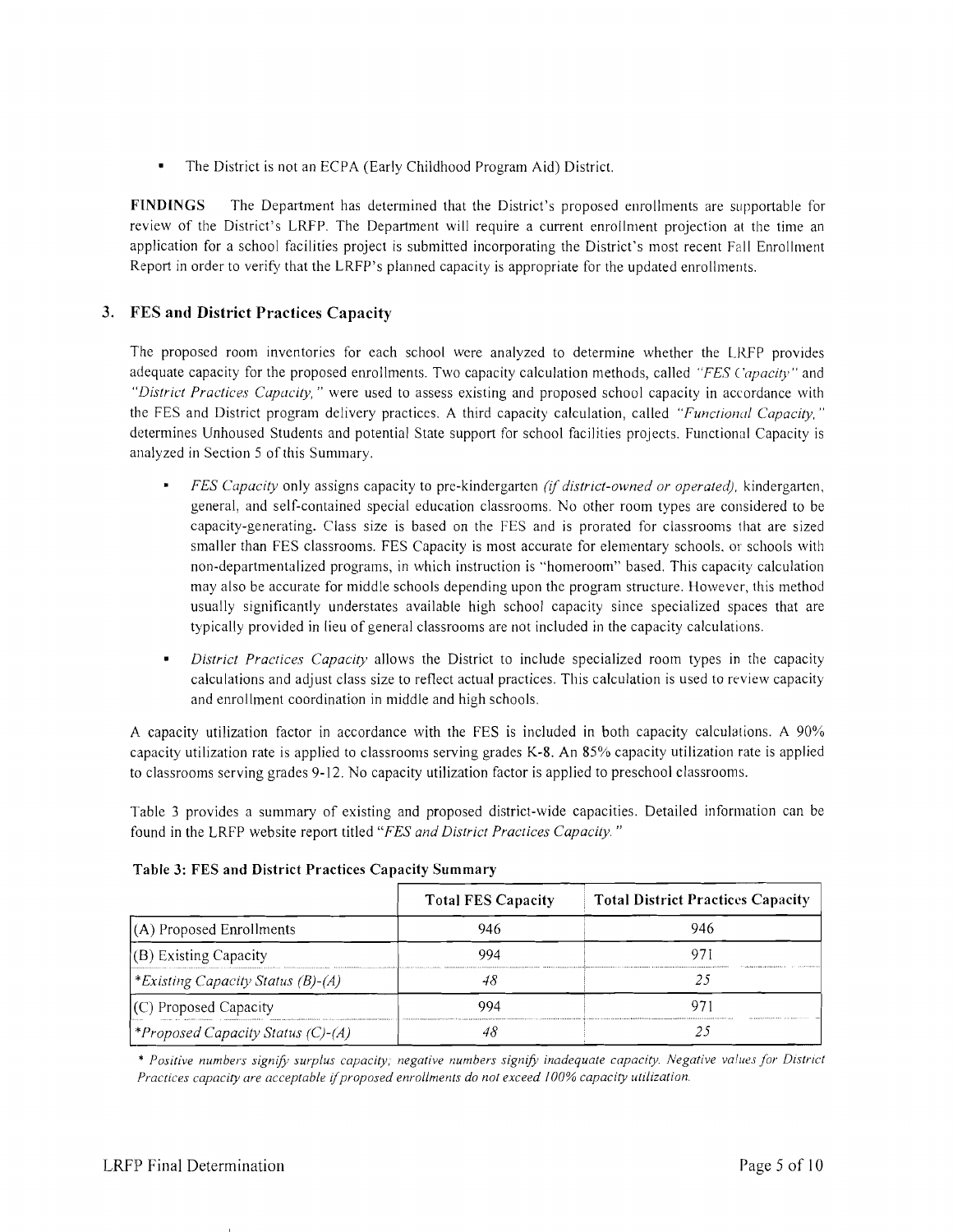Major conclusions are as follows:

- The District has appropriately coordinated proposed school capacities and enrollments in the LRFP.
- • Adequate justification has been provided by the District if capacity for a school deviates from the proposed enrollments by more than 5%.

FINDINGS The Department has determined that the proposed District capacity, in accordance with the proposed enrollments, is adequate for review of the District's LRFP. The Depatiment will require a current enrollment projection at the time an application for a school facilities project is submitted, incorporating the District's most recent Fall Enrollment Report, in order to verify that the LRFP's planned capacity meets the District's updated enrollments.

# 4. Functional Capacity and Unhoused Students Prior to Proposed Work

*Functional Capacity* was calculated and compared to the proposed enrollments to provide a preliminary estimate of Unhoused Students and new construction funding eligibility. Functional Capacity is the adjusted gross square footage of a school building *(total gross square feet minus excluded space)* divided by the minimum area allowance per Full-time Equivalent student for the grade level contained therein. Unhoused Students is the number of students projected to be enrolled in the District that exceeds the Functional Capacity of the District's schools pursuant to N.J.A.C.  $6A:26-2.2(c)$ .

*"Excluded Square Feet"* in the LRFP Functional Capacity calculation includes (I) square footage exceeding the FES for any pre-kindergarten, kindergarten, general education, or self-contained special education classroom; (2) grossing factor square footage *(corridors, stairs, mechanical rooms, etc.)* that exceeds the FES allowance, and (3) square feet proposed to be demolished or discontinued from use. Excluded square feet may be revised during the review process for individual school facilities projects.

Table 4 provides a preliminary assessment of Functional Capacity, Unhoused Students, and Estimated Maximum Approved Area for the various grade groups in accordance with the FES. Detailed information concerning the calculation and preliminary excluded square feet can be found in the LRFP website reports titled *"Functional Capacity and Unhoused Students"* and *"Functional Capacity Excluded Square Feet.* ..

|                      | А<br>Proposed<br>Enrollment | Estimated<br>Existing<br>Functional<br>Capacity | $C = A-B$<br>Unhoused<br>Students | Area<br>Allowance<br>(gsf/students) | $E = C \times D$<br><b>Estimated Maximum</b><br>Approved Area for<br>Unhoused Students |
|----------------------|-----------------------------|-------------------------------------------------|-----------------------------------|-------------------------------------|----------------------------------------------------------------------------------------|
| Elementary $(K-5)^*$ | 168                         | 382                                             |                                   | 125.00                              |                                                                                        |
| Middle $(6-8)$       | 173                         | 322                                             |                                   | 134.00                              |                                                                                        |
| $High (9-12)$        | 583                         | 1,168                                           |                                   | 151.00                              |                                                                                        |
| Totals K-12          | 924                         | 1.792                                           |                                   |                                     |                                                                                        |

Table 4: Functional Capacity and Unhoused Students Prior to Proposed Work

*"Pre-kindergarten students are not included in the calculations.*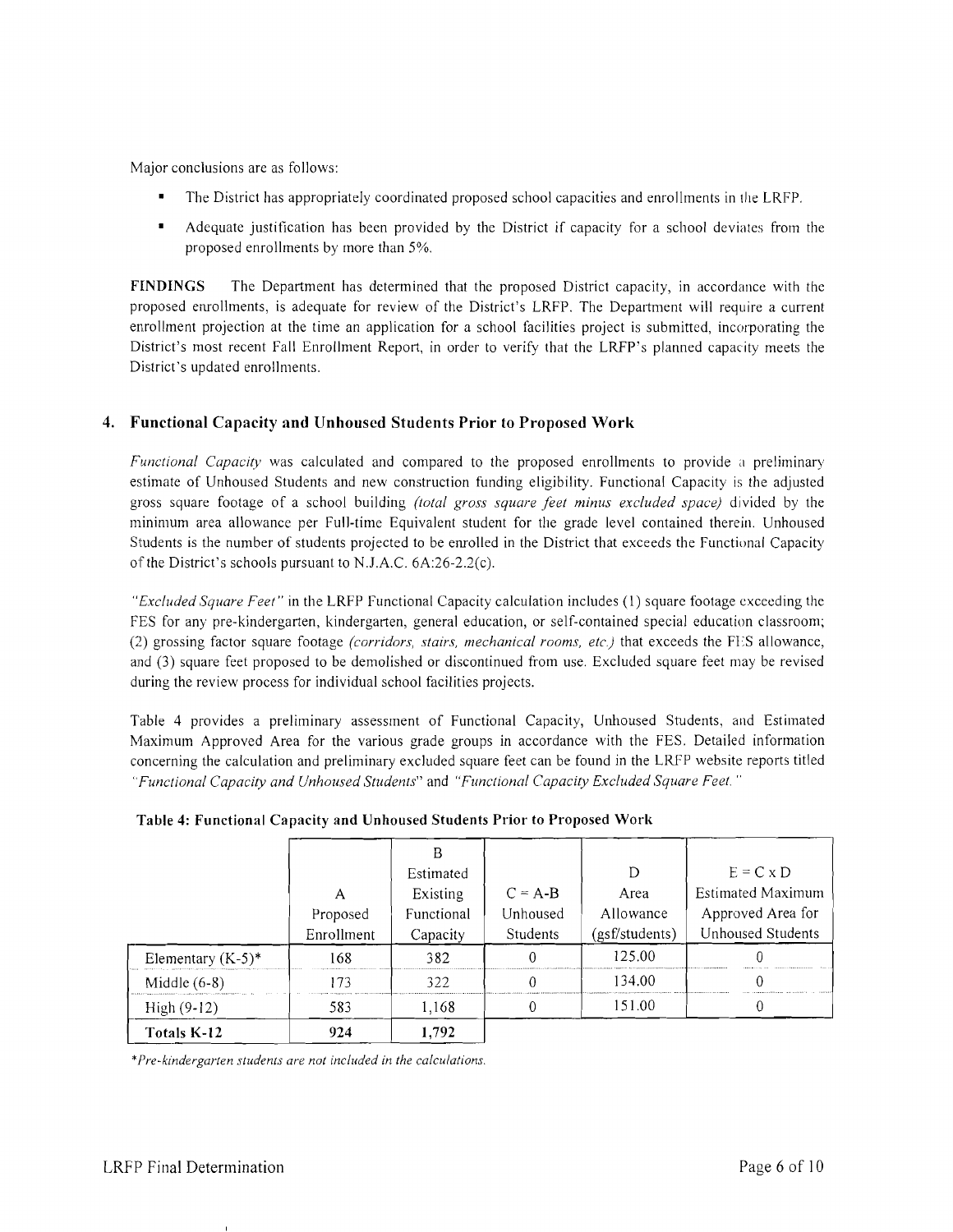Major conclusions are as follows:

- The calculations for "Estimated Existing Functional Capacity" do not include school facilities projects that have been approved by the Department but were not under construction or complete at the time of Plan submission.
- The District, based on the preliminary LRFP assessment, does not have Unhoused Students for the following FES grade groups: K-5, 6-8, & 9-12.
- The District, based on the preliminary LRFP assessment, has Unhoused Students for the following FES grade groups: n/a.
- The District is not an ECPA district. Therefore, pre-kindergarten students are not included in the calculations. Unhoused pre-kindergarten self-contained special education students are eligible for State support. A determination of square footage eligible for State support will be made at the time an application for a specific school facilities project is submitted to the Department for review and approval.
- The District is not proposing to demolish or discontinue the use of existing District-owned instructional space. The Functional Capacity calculation excludes square feet proposed to be demolished or discontinued for the following FES grade groups: *n/a.*

**FINDINGS** Functional Capacity and Unhoused Students calculated in the LRFP are preliminary estimates. Justification for square footage in excess of the FES and the determination of additional excluded square feet, Preliminary Eligible Costs (PEC), and Final Eligible Costs (FEC) will be included in the review process for specific school facilities projects. A feasibility study undertaken by the District is required if building demolition or replacement is proposed per N.J.A.C. 6A:26-2.3(b)(10).

# **5. Proposed Work**

The District was instructed to review the condition of its facilities and sites and to propose corrective *":,ystem"*  and *"inventory"* actions in its LRFP. *"System"* actions upgrade existing conditions without changing spatial configuration or size. Examples of system actions include new windows, finishes, and mechanical systems. *"Inventory"* actions address space problems by removing. adding, or altering sites, schools, buildings and rooms. Examples of inventory actions include building additions, the reconfiguration of existing walls, or changing room use.

Table 5 summarizes the type of work proposed in the District's LRFP for instructional buildings. Detailed information can be found in the LRFP website reports titled *"Site Asset Inventory," "LRFP Systems Actions Summmy,* " *and "LRFP Inventory Actions Summary. "*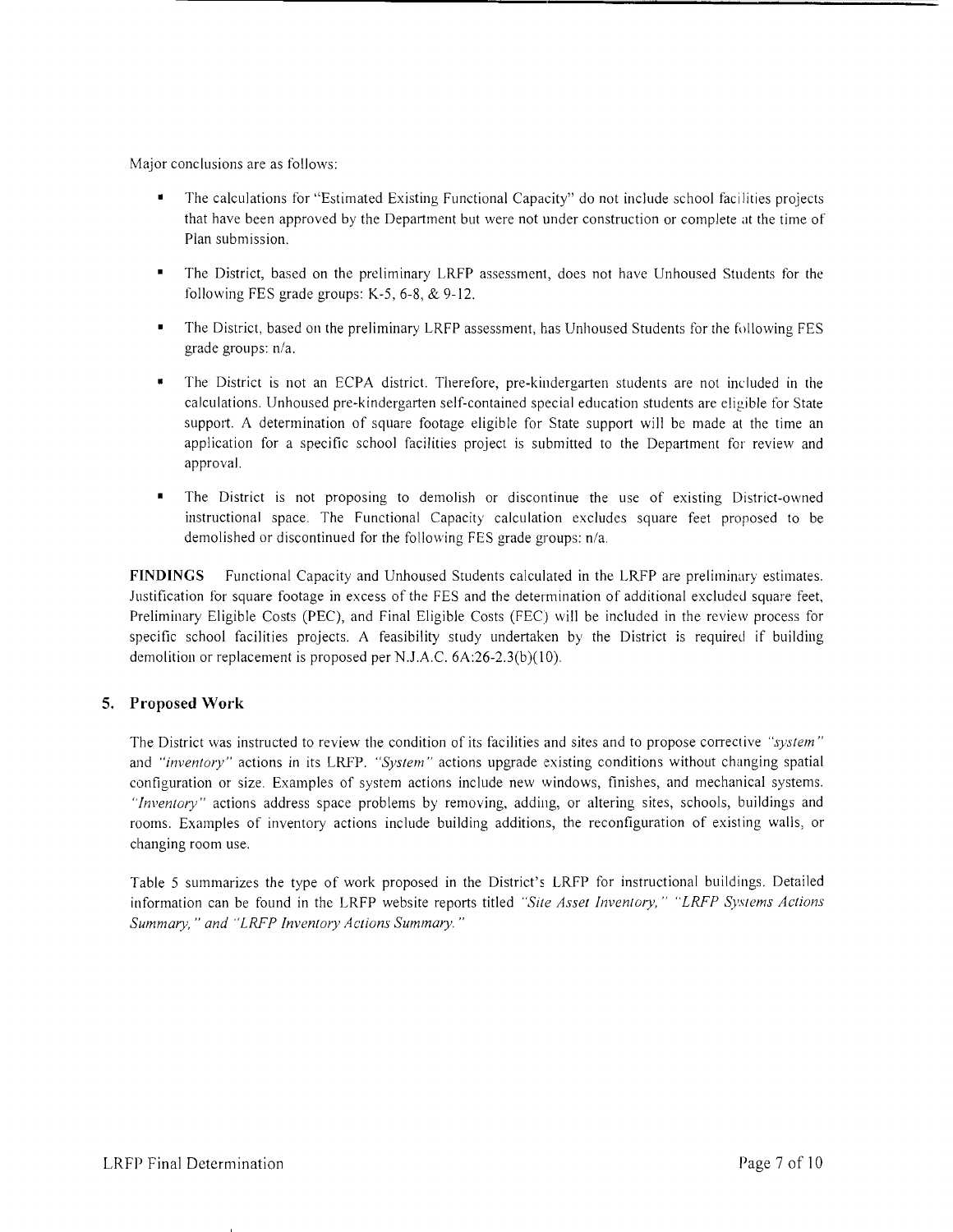**Table 5: Proposed Work for Instructional Buildings** 

| <b>Type of Work</b>                                                                   | Work Included in LRFP       |  |  |
|---------------------------------------------------------------------------------------|-----------------------------|--|--|
| <b>System Upgrades</b><br>A 1988 ELEVISION CONTRACTOR CONTRACTOR                      | .                           |  |  |
| <b>Inventory Changes</b><br><br>.                                                     | The state of the company of |  |  |
| Room Reassignment or Reconfiguration                                                  |                             |  |  |
| <b>Building Addition</b><br>ASASAASAASA AAAPA PULITILIILU ATTIT<br><br><b></b>        |                             |  |  |
| New Building                                                                          | <br>                        |  |  |
| Partial or Whole Building Demolition or Discontinuation of Use<br><b>11 1222/1400</b> | .                           |  |  |
| New Site                                                                              |                             |  |  |

Major conclusions are as follows:

- The District has proposed system upgrades in one or more instructional buildings.
- The District has not proposed inventory changes in any instructional buildings.
- The District has not proposed new construction in lieu of rehabilitation in one or more instructional buildings.

Please note that costs represented in the LRFP are for capital planning purposes only. Estimated costs are not intended to represent preliminary eligible costs or final eligible costs of approved school facilities projects.

The Act (N *.l.S.A.* l8A:7G-7b) provides that all school facilities shall be deemed suitable for rehabilitation unless a pre-construction evaluation undertaken by the District demonstrates to the satisfaction of the Commissioner that the structure might pose a risk to the safety of the occupants even after rehabilitation or that rehabilitation is not cost-effective. Pursuant to N.J.A.C.  $6A:26-2.3(b)(10)$ , the Commissioner may identify school facilities for which new construction is proposed in lieu of rehabilitation for which it appears from the information presented that new construction is justified, provided, however, that for such school facilities so identified, the District must submit a feasibility study as part of the application for the specific school facilities project. The cost of each proposed building replacement is compared to the cost of additions or rehabilitation required to eliminate health and safety deficiencies and to achieve the District's programmatic model.

Facilities used for non-instructional or non-educational purposes are ineligible for State support under the Act. However, projects for such facilities shall be reviewed by the Department to determine whether they are consistent with the District's LRFP and whether the facility, if it is to house students (full or part time) conforms to educational adequacy requirements. These projects shall conform to all applicable statutes and regulations.

**FINDINGS** The Department has determined that the proposed work is adequate for review of the District's LRFP. However, Department approval of proposed work in the LRFP does not imply that the District may proceed with a school facilities project. The District must submit individual project applications with cost estimates for Department project approval. Both school facilities project approval and other capital project review require consistency with the District's approved LRFP.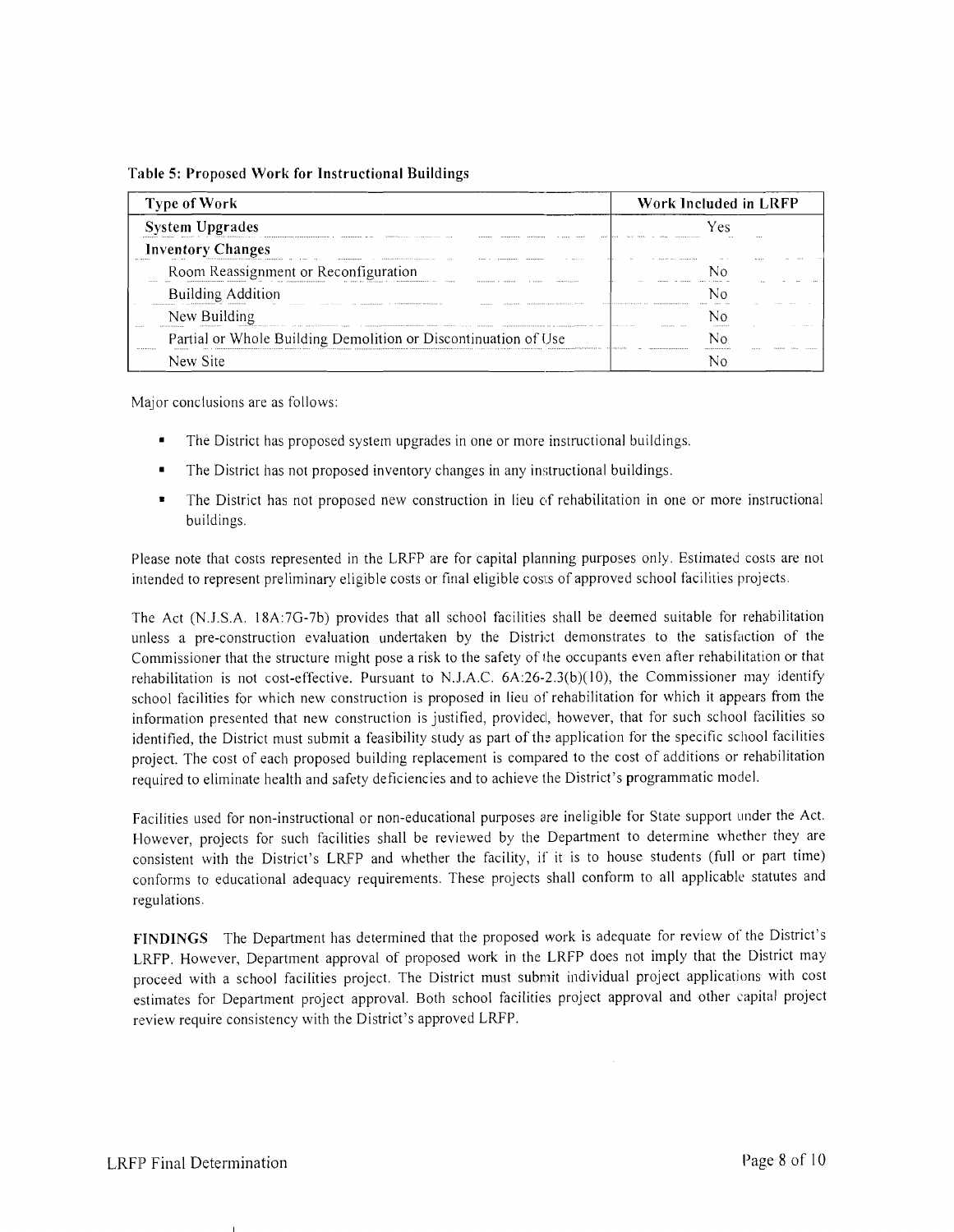# 6. Functional Capacity and Unhoused Students After Completion of Proposed Work

The *Functional Capacity* of the District'S schools *after* completion of the scope of work proposed in the LRFP was calculated to highlight any remaining Unhoused Students.

Table 6 provides a preliminary assessment of Unhoused Students and Estimated Remaining Maximum Area after completion of new construction proposed in the LRFP, if applicable. Detailed information concerning the calculation can be found in the website report titled *"Functional Capacity and Unhoused Students.* "

|                      | Estimated<br>Maximum     |                         | Proposed                       |                                | Estimated<br>Maximum Area |
|----------------------|--------------------------|-------------------------|--------------------------------|--------------------------------|---------------------------|
|                      | Approved Area            |                         | Functional                     | Unhoused                       | for Unhoused              |
|                      | for Unhoused<br>Students | Total New<br><b>GSF</b> | Capacity after<br>Construction | Students after<br>Construction | Students<br>Remaining     |
| Elementary $(K-5)^*$ |                          |                         | 302                            |                                |                           |
| Middle $(6-8)$       |                          | იი                      | 322                            |                                |                           |
| $High (9-12)$        |                          |                         | 1,168                          |                                |                           |
| Totals K-12          |                          |                         | 1.792                          |                                |                           |

Table 6: Functional Capacity and Unhoused Students After Completion of Proposed Work

*• Pre-kindergarten students are not included in the calculations.* 

Major conclusions are as follows:

- New construction is proposed for the following grade groups:  $n/a$ .
- • Proposed new construction exceeds the estimated maximum area allowance for Unhoused Students prior to the completion of the proposed work for the following grade groups: n/a.
- The District, based on the preliminary LRFP assessment, will not have Unhoused Students after completion of the proposed LRFP work for the following grade groups: K-5, 6-8 and 9-12.

FINDINGS The Functional Capacity and Unhoused Students calculated in the LRFP are preliminary estimates. Justification for square footage in excess of the FES and the determination of additional excluded square feet, Preliminary Eligible Costs (PEC), and Final Eligible Costs (FEC) will be included in the review process for specific school facilities projects.

# 7. Proposed Room Inventories and the Facilities Efficiency Standards

The District's proposed room inventories for instructional buildings, or programmatic models, were evaluated to assess general educational adequacy and compliance with the FES area allowance pursuant to NJ.A.C. 6A:26-2.2 and 2.3, Major conclusions are as follows:

- • The District *nla* school(s) that will provide less square feet per student than the FES allowance. Schools proposed to provide less area than the FES are as follows:  $n/a$ .
- The District n/a proposing school(s) that exceed the FES square foot per student allowance.

FINDINGS The Department has reviewed the District's proposed room inventories and has determined that each is educationally adequate. If schools are proposed to provide less square feet per student than the FES, the